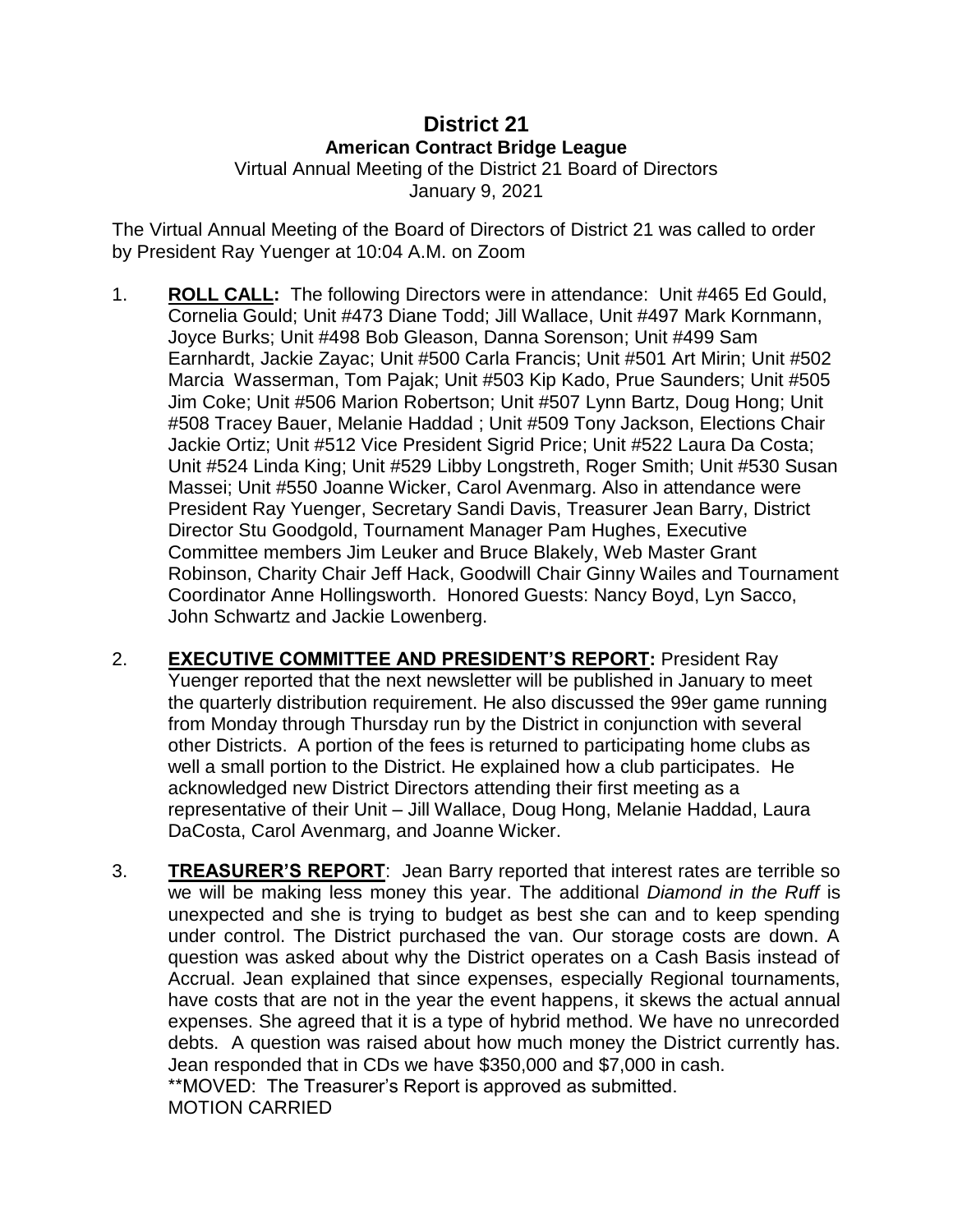- 4. **MINUTES OF THE 9/6/20 MEETING**: The minutes of the September 6, 2020 meeting were presented. A correction to a year listed on point 7, line 7 was noted. On motion made and seconded, it was: \*\*MOVED: The amended minutes of the 9/6/20 minutes are approved as written. MOTION CARRIED
- 5. **VICE PRESIDENT'S REPORT**: Sigrid Price had nothing new to report. Ray noted that Sigrid has been extremely active in committee meetings.
- 6. **TOURNAMENT MANAGER'S REPORT**: Pam Hughes reported that she has been in communications with many of the people with whom she has established relationships at the hotels we use and many of those people have been furloughed. She continues to work with the hotels to book future events as well as cancel our upcoming Regionals without penalty fees. Ray added that we will not have a 2021 Sacramento Regional. Pam added that until we can assure our players that it would be safe to meet in person we should continue because we don't want to have a tournament fail. Ray polled Directors: "If there was a Regional in Sacramento this year, would you attend?" The results were yes by some, no by the majority, and a few maybes. Pam announced that following last year's cancellation, the hotel saved the dates for 2021 and we had no contractual obligation so cancelling this year was easy. Pam also noted that the hotels want to wait until just before the tournament to cancel.
- 7. **DISTRICT DIRECTOR TO THE ACBL**: Jackie Zayac reported that at the national level right now tournaments have been cancelled through the end of February and there is no decision yet about the St. Louis Spring 2021 NABC. She reported that Georgia Heth was elected to a second term as ACBL President, an unprecedented event. Uday Ivatury was awarded the Honorary Member of the Year. Jay Whipple was named Volunteer Member of the Year. Jackie noted that effective January 1, 2021, changes were made to the alert procedure on convention cards. Platinum points linked to NABC participation were adjusted due to the pandemic per a motion proposed by Jackie. It passed unanimously and was backdated to go in effect as of January 2020. The NABC tournament management will be turned over to the ACBL board. She has enjoyed her time representing D21 as Director.
- 8. **WESTERN CONFERENCE:** Cornelia Gould announced that they are working with BBO to hold STaCs online but apparently that won't happen anytime soon. They held one meeting since her last report. They are currently working on changes to their By-Laws and elections for 2021 have not yet been held. She noted that Stu Goodgold will be our second representative, replacing Jackie Zayac.
- 9. **OLD BUSINESS: BY-LAWS**: Ray thanked the Committee Chair Marion Robertson and members Stu Goodgold, Sigrid Price and Jackie Zayac for their hard work on these changes. The Board was sent these changes one month ago and addressed the technical amendments first. The primary change was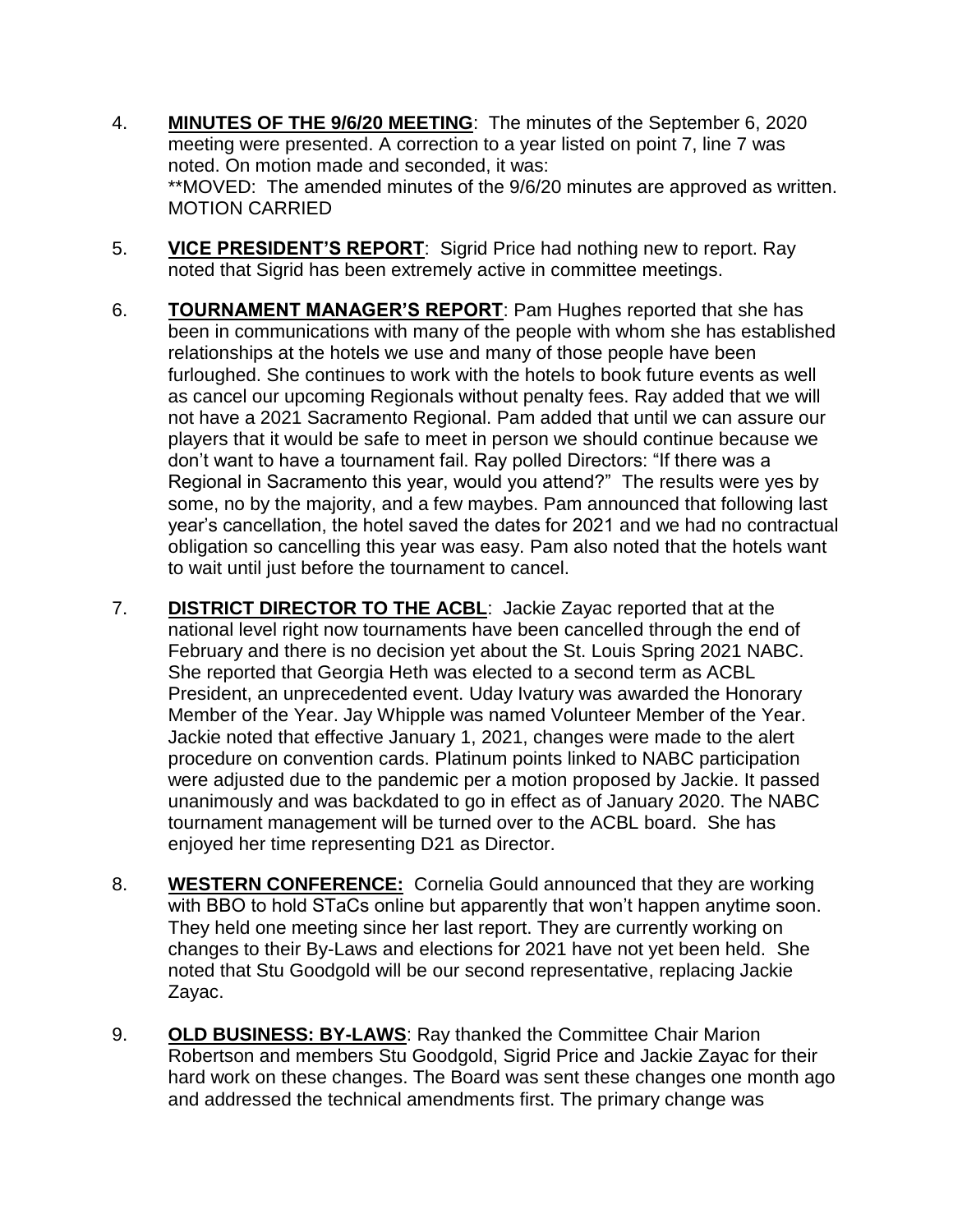replacing the term "Representative" with "Director". He noted that this is the Board of Directors while you are Directors, not Representatives. Other changes are simply punctuation corrections.

These changes were approved by unanimous consent with the exception of two items that required further discussion:

- a. The use of the terms "mail" and "mailing" in a footnote. Cornelia feels the use of a footnote is unnecessary since there are only two places in the By-Laws that reference this. She would like it to stay the way it is. Cornelia made and withdrew her motion in favor of a new motion.
- \*\*MOVED: Remove the footnote and the terminology shall be revised to say personal delivery via USPS or electronic mail in all references. Motion seconded

MOTION CARRIED

b. Terminology that makes all references gender neutral. The committee proposed all references be s/he and It was suggested that all references be they/their/them. Another suggestion was the use of "that individual" instead. ACBL just completed a new handbook and they use the terms they/them/their.

\*\*MOVED: Wherever possible, he/she shall be replaced with "that individual" or "they/them/their". Motion seconded MOTION CARRIED

Ray addressed substantive changes proposed in the By-Laws. These changes were approved by unanimous consent with the exception of three items that required further discussion:

a. Discussion of the District Director to the ACBL as a voting member of this Board. It was noted that with changes to a Regional Director merging Districts 20 and 21, it is conceivable that a District Director to the ACBL could be from outside our District.

\*\*MOVED: The District Director will no longer have a vote in our elections. MOTION CARRIED

b. The Western Conference representative is a mandatory member of the Executive Committee. A proposal by the By-laws committee recommended this be removed. Historically prior to the 2020 pandemic the Western Conference brings about \$20,000 per year into the District coffers from the STaC games. In addition, this position keeps us in tune with the other Districts. It is an elected position and the Executive Committee has the power of recommending what should be addressed by the Board of Directors.

\*\*MOVED: The Western Conference Representative shall remain a mandatory member of the Executive Committee. .Motion seconded MOTION CARRIED